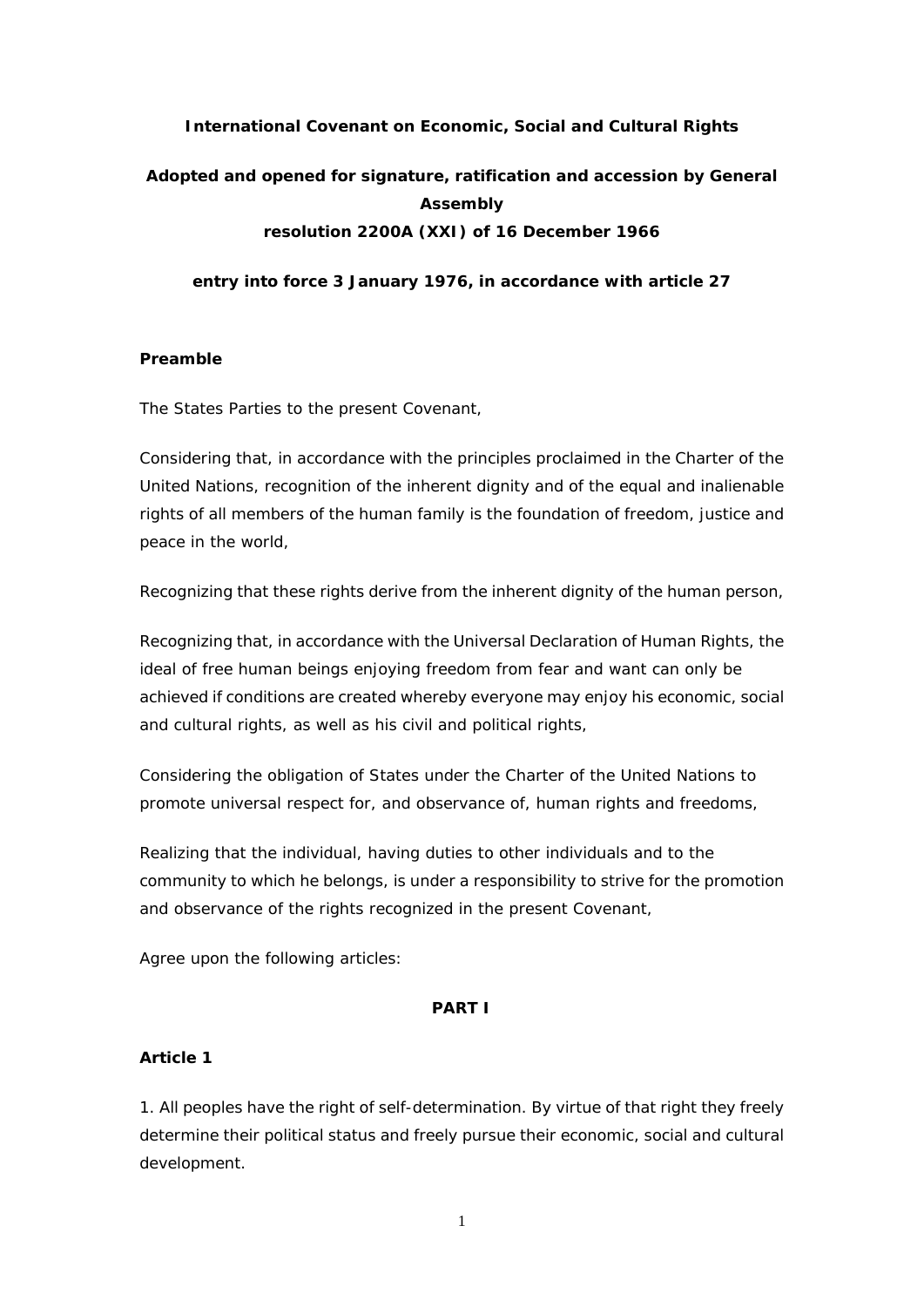2. All peoples may, for their own ends, freely dispose of their natural wealth and resources without prejudice to any obligations arising out of international economic co-operation, based upon the principle of mutual benefit, and international law. In no case may a people be deprived of its own means of subsistence.

3. The States Parties to the present Covenant, including those having responsibility for the administration of Non-Self-Governing and Trust Territories, shall promote the realization of the right of self-determination, and shall respect that right, in conformity with the provisions of the Charter of the United Nations.

#### **PART II**

## *Article 2*

1. Each State Party to the present Covenant undertakes to take steps, individually and through international assistance and co-operation, especially economic and technical, to the maximum of its available resources, with a view to achieving progressively the full realization of the rights recognized in the present Covenant by all appropriate means, including particularly the adoption of legislative measures.

2. The States Parties to the present Covenant undertake to guarantee that the rights enunciated in the present Covenant will be exercised without discrimination of any kind as to race, colour, sex, language, religion, political or other opinion, national or social origin, property, birth or other status.

3. Developing countries, with due regard to human rights and their national economy, may determine to what extent they would guarantee the economic rights recognized in the present Covenant to non-nationals.

## *Article 3*

The States Parties to the present Covenant undertake to ensure the equal right of men and women to the enjoyment of all economic, social and cultural rights set forth in the present Covenant.

## *Article 4*

The States Parties to the present Covenant recognize that, in the enjoyment of those rights provided by the State in conformity with the present Covenant, the State may subject such rights only to such limitations as are determined by law only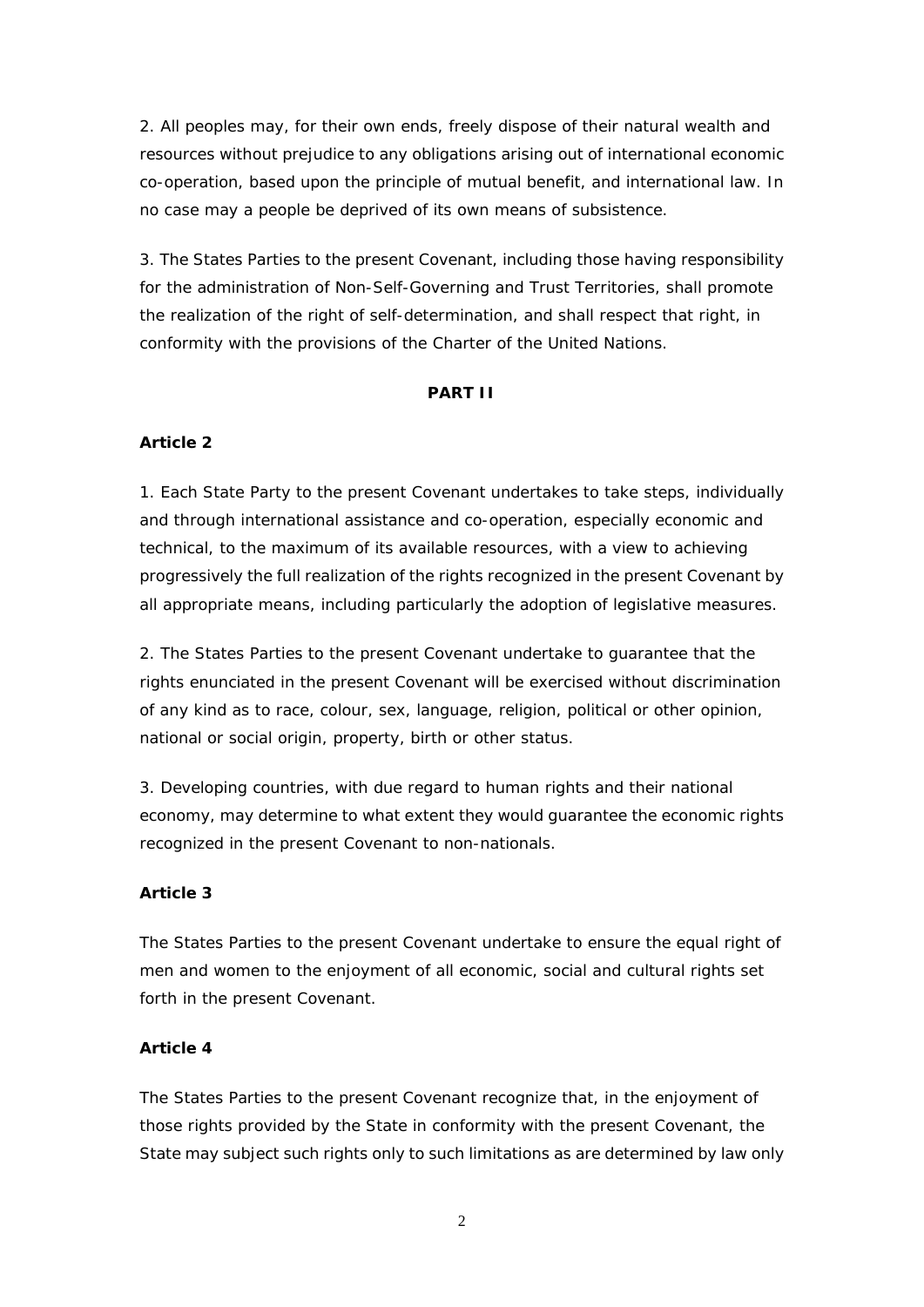in so far as this may be compatible with the nature of these rights and solely for the purpose of promoting the general welfare in a democratic society.

## *Article 5*

1. Nothing in the present Covenant may be interpreted as implying for any State, group or person any right to engage in any activity or to perform any act aimed at the destruction of any of the rights or freedoms recognized herein, or at their limitation to a greater extent than is provided for in the present Covenant.

2. No restriction upon or derogation from any of the fundamental human rights recognized or existing in any country in virtue of law, conventions, regulations or custom shall be admitted on the pretext that the present Covenant does not recognize such rights or that it recognizes them to a lesser extent.

## **PART III**

## *Article 6*

1. The States Parties to the present Covenant recognize the right to work, which includes the right of everyone to the opportunity to gain his living by work which he freely chooses or accepts, and will take appropriate steps to safeguard this right.

2. The steps to be taken by a State Party to the present Covenant to achieve the full realization of this right shall include technical and vocational guidance and training programmes, policies and techniques to achieve steady economic, social and cultural development and full and productive employment under conditions safeguarding fundamental political and economic freedoms to the individual.

# *Article 7*

The States Parties to the present Covenant recognize the right of everyone to the enjoyment of just and favourable conditions of work which ensure, in particular: (a) Remuneration which provides all workers, as a minimum, with:

(i) Fair wages and equal remuneration for work of equal value without distinction of any kind, in particular women being guaranteed conditions of work not inferior to those enjoyed by men, with equal pay for equal work;

(ii) A decent living for themselves and their families in accordance with the provisions of the present Covenant;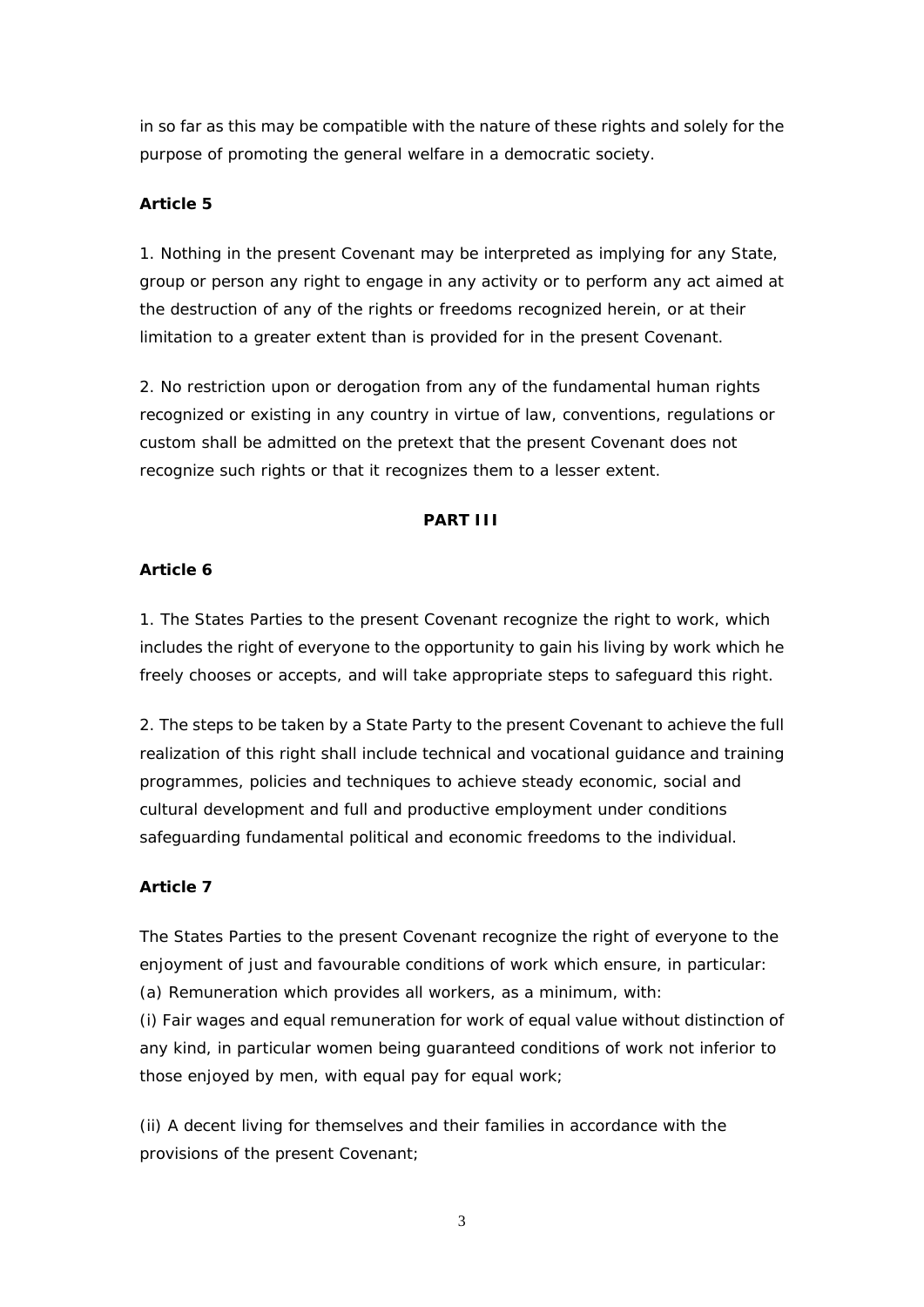(b) Safe and healthy working conditions;

(c) Equal opportunity for everyone to be promoted in his employment to an appropriate higher level, subject to no considerations other than those of seniority and competence;

(d ) Rest, leisure and reasonable limitation of working hours and periodic holidays with pay, as well as remuneration for public holidays

## *Article 8*

1. The States Parties to the present Covenant undertake to ensure:

(a) The right of everyone to form trade unions and join the trade union of his choice, subject only to the rules of the organization concerned, for the promotion and protection of his economic and social interests. No restrictions may be placed on the exercise of this right other than those prescribed by law and which are necessary in a democratic society in the interests of national security or public order or for the protection of the rights and freedoms of others;

(b) The right of trade unions to establish national federations or confederations and the right of the latter to form or join international trade-union organizations;

(c) The right of trade unions to function freely subject to no limitations other than those prescribed by law and which are necessary in a democratic society in the interests of national security or public order or for the protection of the rights and freedoms of others;

(d) The right to strike, provided that it is exercised in conformity with the laws of the particular country.

2. This article shall not prevent the imposition of lawful restrictions on the exercise of these rights by members of the armed forces or of the police or of the administration of the State.

3. Nothing in this article shall authorize States Parties to the International Labour Organisation Convention of 1948 concerning Freedom of Association and Protection of the Right to Organize to take legislative measures which would prejudice, or apply the law in such a manner as would prejudice, the guarantees provided for in that Convention.

4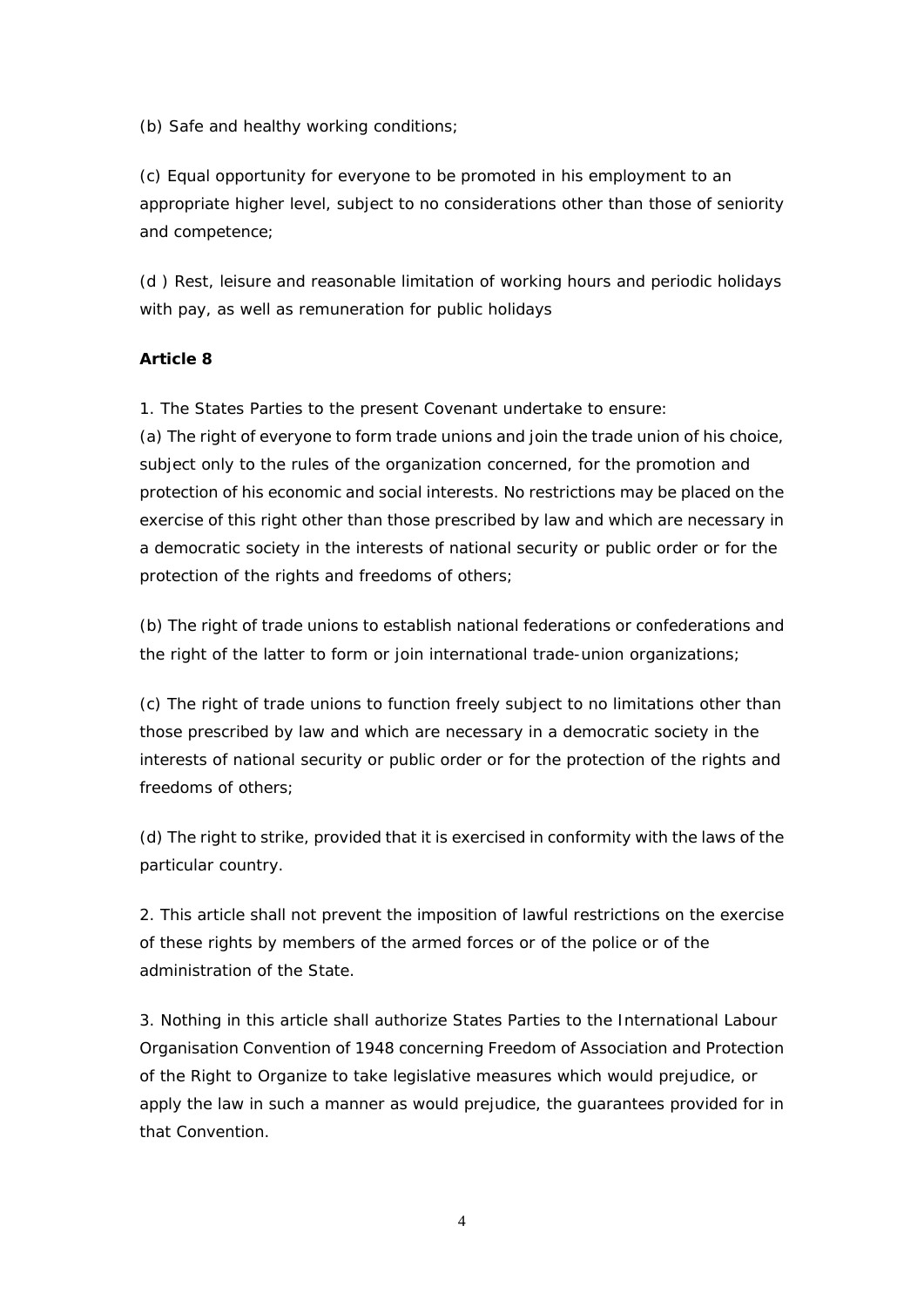The States Parties to the present Covenant recognize the right of everyone to social security, including social insurance.

## *Article 10*

The States Parties to the present Covenant recognize that:

1. The widest possible protection and assistance should be accorded to the family, which is the natural and fundamental group unit of society, particularly for its establishment and while it is responsible for the care and education of dependent children. Marriage must be entered into with the free consent of the intending spouses.

2. Special protection should be accorded to mothers during a reasonable period before and after childbirth. During such period working mothers should be accorded paid leave or leave with adequate social security benefits.

3. Special measures of protection and assistance should be taken on behalf of all children and young persons without any discrimination for reasons of parentage or other conditions. Children and young persons should be protected from economic and social exploitation. Their employment in work harmful to their morals or health or dangerous to life or likely to hamper their normal development should be punishable by law. States should also set age limits below which the paid employment of child labour should be prohibited and punishable by law.

# *Article 11*

1. The States Parties to the present Covenant recognize the right of everyone to an adequate standard of living for himself and his family, including adequate food, clothing and housing, and to the continuous improvement of living conditions. The States Parties will take appropriate steps to ensure the realization of this right, recognizing to this effect the essential importance of international co-operation based on free consent.

2. The States Parties to the present Covenant, recognizing the fundamental right of everyone to be free from hunger, shall take, individually and through international co-operation, the measures, including specific programmes, which are needed: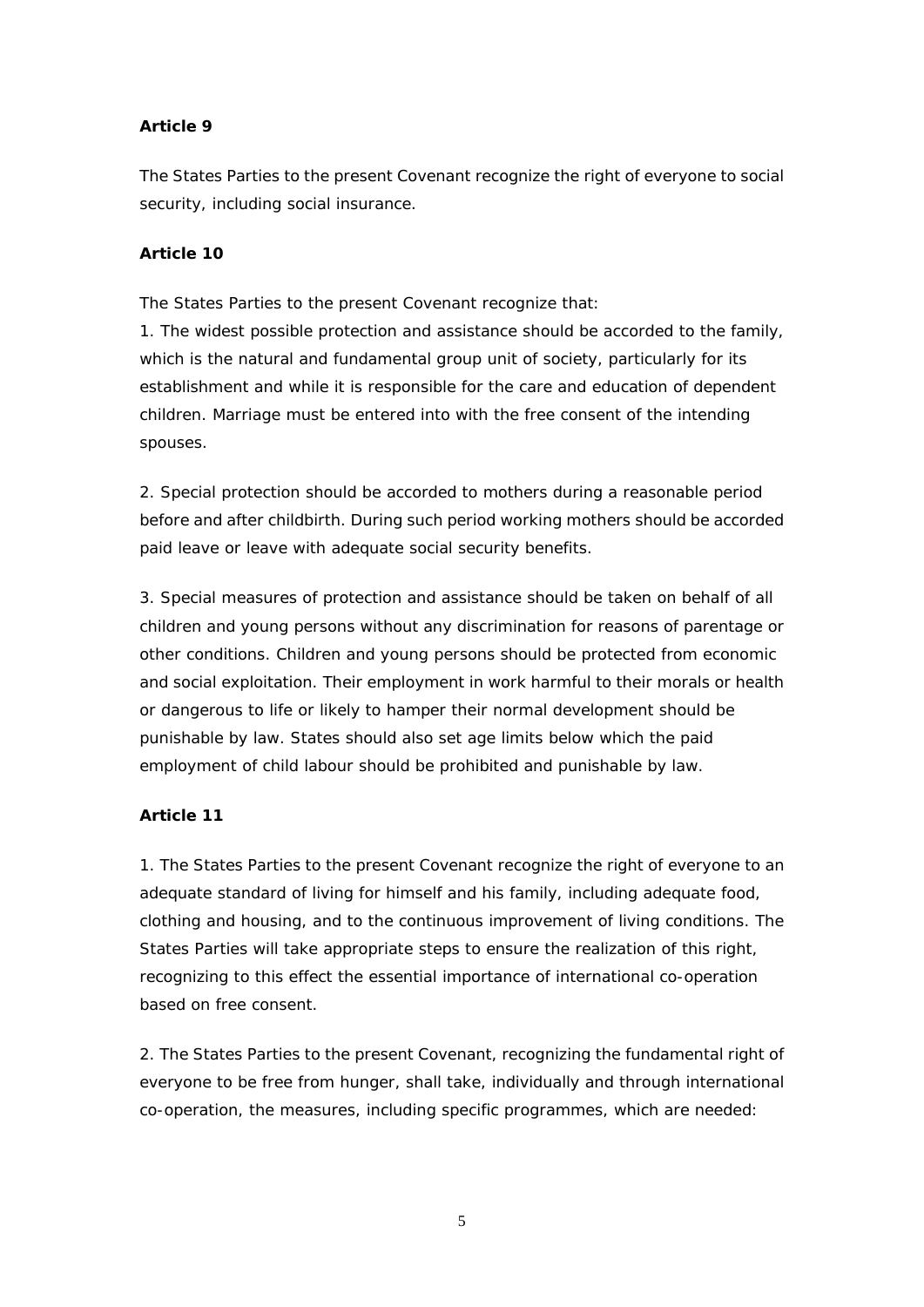(a) To improve methods of production, conservation and distribution of food by making full use of technical and scientific knowledge, by disseminating knowledge of the principles of nutrition and by developing or reforming agrarian systems in such a way as to achieve the most efficient development and utilization of natural resources;

(b) Taking into account the problems of both food-importing and food-exporting countries, to ensure an equitable distribution of world food supplies in relation to need.

## *Article 12*

1. The States Parties to the present Covenant recognize the right of everyone to the enjoyment of the highest attainable standard of physical and mental health.

2. The steps to be taken by the States Parties to the present Covenant to achieve the full realization of this right shall include those necessary for:

(a) The provision for the reduction of the stillbirth-rate and of infant mortality and for the healthy development of the child;

(b) The improvement of all aspects of environmental and industrial hygiene;

(c) The prevention, treatment and control of epidemic, endemic, occupational and other diseases;

(d) The creation of conditions which would assure to all medical service and medical attention in the event of sickness.

## *Article 13*

1. The States Parties to the present Covenant recognize the right of everyone to education. They agree that education shall be directed to the full development of the human personality and the sense of its dignity, and shall strengthen the respect for human rights and fundamental freedoms. They further agree that education shall enable all persons to participate effectively in a free society, promote understanding, tolerance and friendship among all nations and all racial, ethnic or religious groups, and further the activities of the United Nations for the maintenance of peace.

2. The States Parties to the present Covenant recognize that, with a view to achieving the full realization of this right: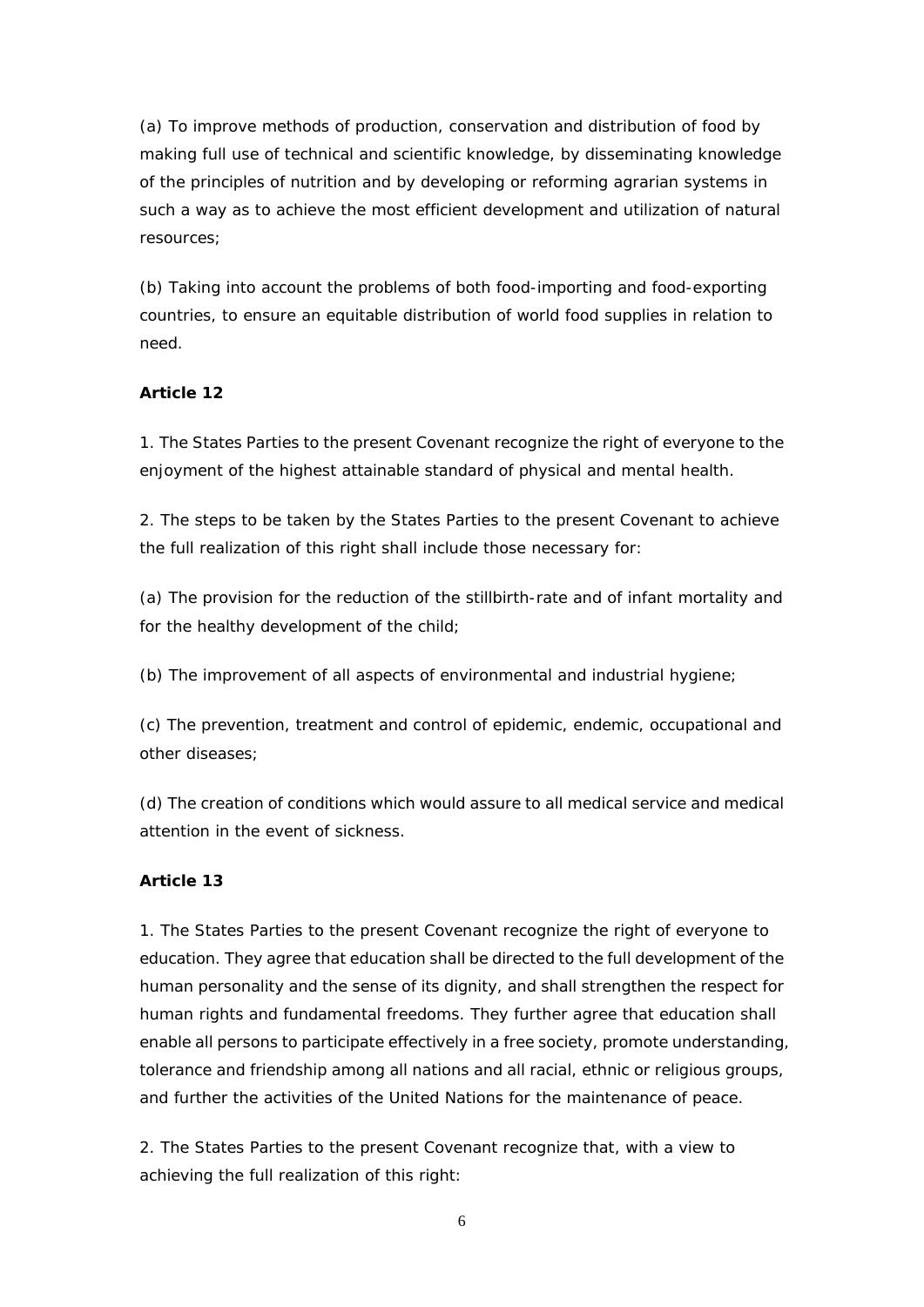(a) Primary education shall be compulsory and available free to all;

(b) Secondary education in its different forms, including technical and vocational secondary education, shall be made generally available and accessible to all by every appropriate means, and in particular by the progressive introduction of free education;

(c) Higher education shall be made equally accessible to all, on the basis of capacity, by every appropriate means, and in particular by the progressive introduction of free education;

(d) Fundamental education shall be encouraged or intensified as far as possible for those persons who have not received or completed the whole period of their primary education;

(e) The development of a system of schools at all levels shall be actively pursued, an adequate fellowship system shall be established, and the material conditions of teaching staff shall be continuously improved.

3. The States Parties to the present Covenant undertake to have respect for the liberty of parents and, when applicable, legal guardians, to choose for their children schools, other than those established by the public authorities, which conform to such minimum educational standards as may be laid down or approved by the State and to ensure the religious and moral education of their children in conformity with their own convictions.

4. No part of this article shall be construed so as to interfere with the liberty of individuals and bodies to establish and direct educational institutions, subject always to the observance of the principles set forth in paragraph 1 of this article and to the requirement that the education given in such institutions shall conform to such minimum standards as may be laid down by the State.

#### *Article 14*

Each State Party to the present Covenant which, at the time of becoming a Party, has not been able to secure in its metropolitan territory or other territories under its jurisdiction compulsory primary education, free of charge, undertakes, within two years, to work out and adopt a detailed plan of action for the progressive implementation, within a reasonable number of years, to be fixed in the plan, of the principle of compulsory education free of charge for all.

7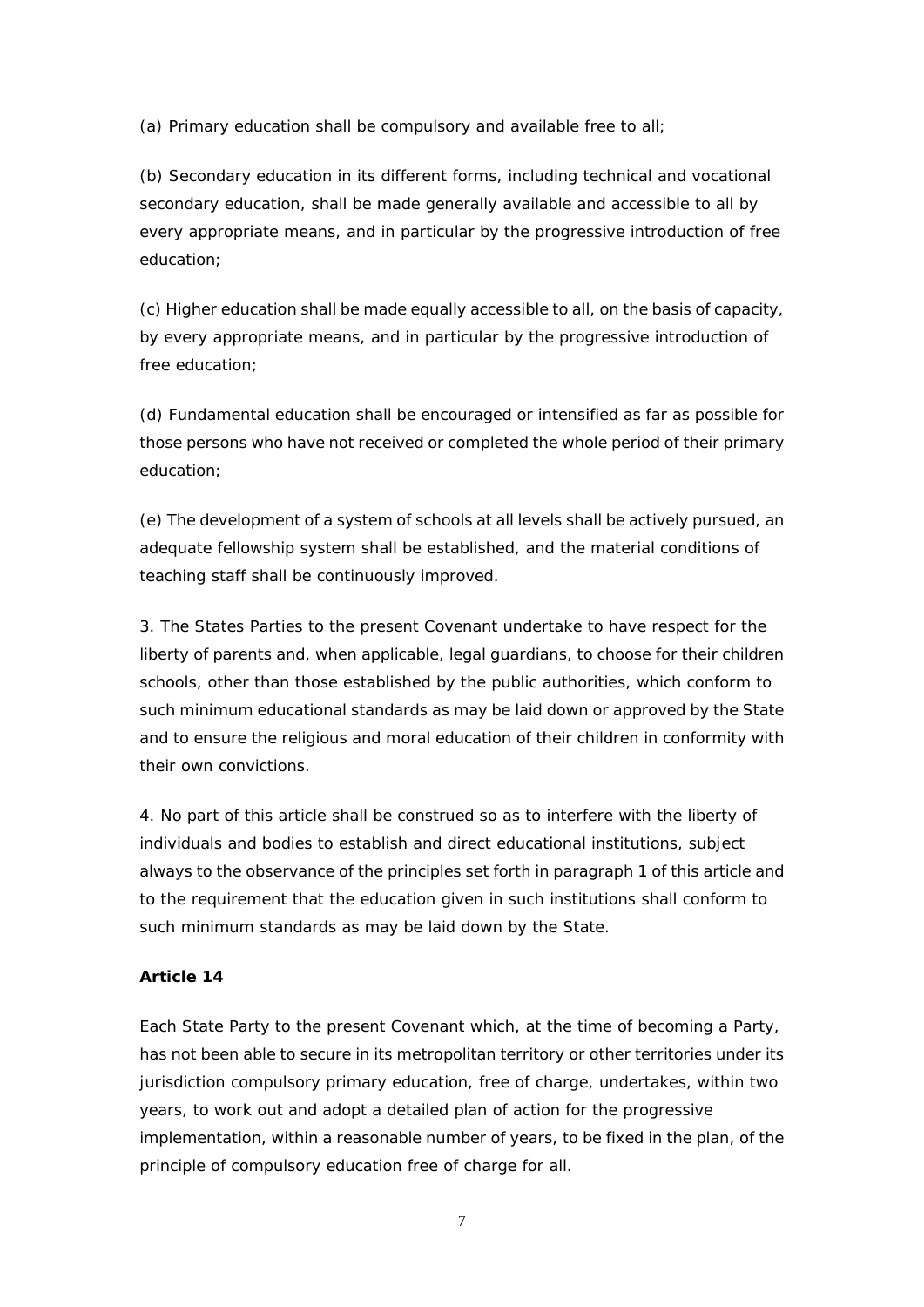1. The States Parties to the present Covenant recognize the right of everyone: (a) To take part in cultural life;

(b) To enjoy the benefits of scientific progress and its applications;

(c) To benefit from the protection of the moral and material interests resulting from any scientific, literary or artistic production of which he is the author.

2. The steps to be taken by the States Parties to the present Covenant to achieve the full realization of this right shall include those necessary for the conservation, the development and the diffusion of science and culture.

3. The States Parties to the present Covenant undertake to respect the freedom indispensable for scientific research and creative activity.

4. The States Parties to the present Covenant recognize the benefits to be derived from the encouragement and development of international contacts and co-operation in the scientific and cultural fields.

#### **PART IV**

#### *Article 16*

1. The States Parties to the present Covenant undertake to submit in conformity with this part of the Covenant reports on the measures which they have adopted and the progress made in achieving the observance of the rights recognized herein.

2. (a) All reports shall be submitted to the Secretary-General of the United Nations, who shall transmit copies to the Economic and Social Council for consideration in accordance with the provisions of the present Covenant;

 (b) The Secretary-General of the United Nations shall also transmit to the specialized agencies copies of the reports, or any relevant parts therefrom, from States Parties to the present Covenant which are also members of these specialized agencies in so far as these reports, or parts therefrom, relate to any matters which fall within the responsibilities of the said agencies in accordance with their constitutional instruments.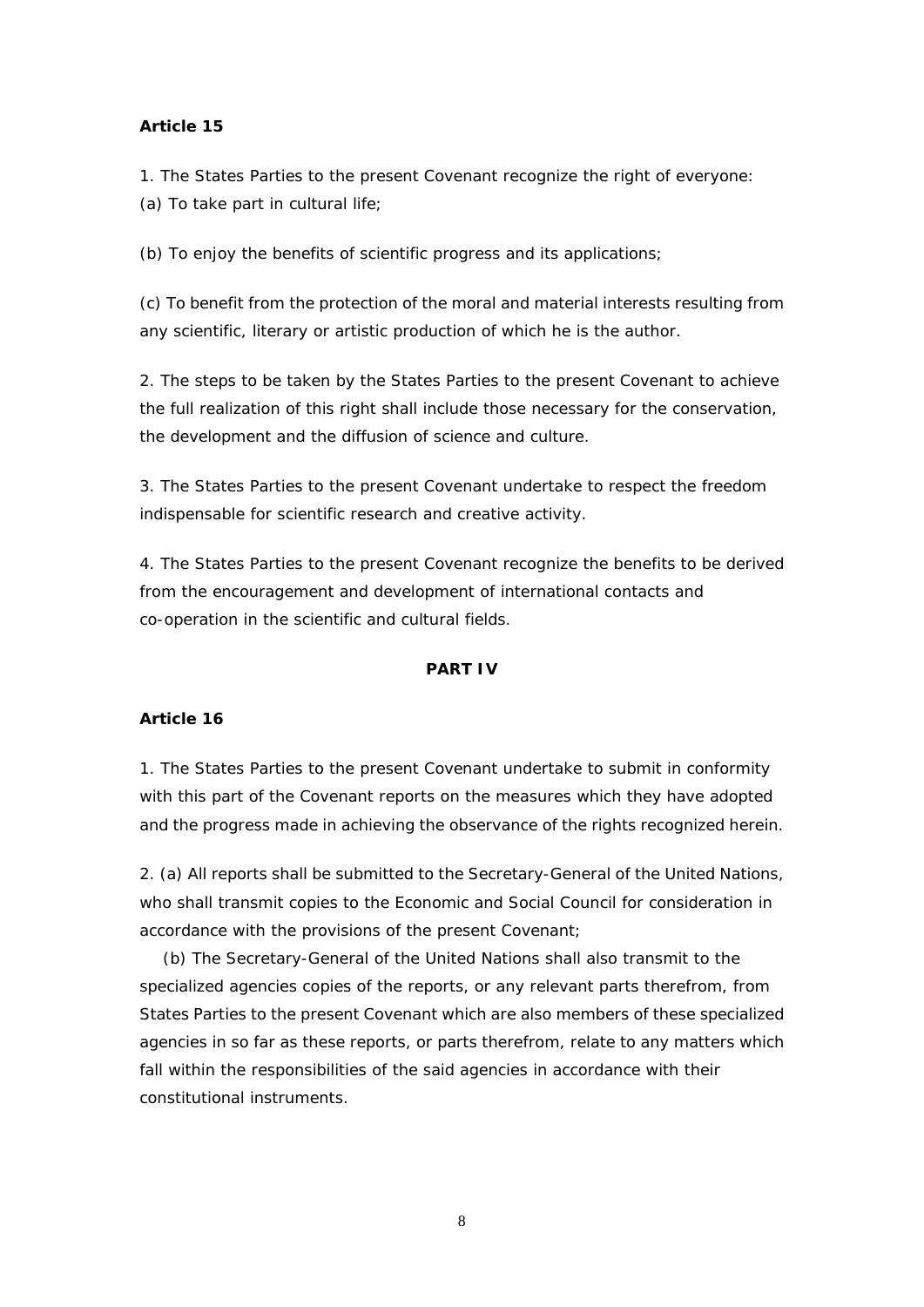1. The States Parties to the present Covenant shall furnish their reports in stages, in accordance with a programme to be established by the Economic and Social Council within one year of the entry into force of the present Covenant after consultation with the States Parties and the specialized agencies concerned.

2. Reports may indicate factors and difficulties affecting the degree of fulfilment of obligations under the present Covenant.

3. Where relevant information has previously been furnished to the United Nations or to any specialized agency by any State Party to the present Covenant, it will not be necessary to reproduce that information, but a precise reference to the information so furnished will suffice.

## *Article 18*

Pursuant to its responsibilities under the Charter of the United Nations in the field of human rights and fundamental freedoms, the Economic and Social Council may make arrangements with the specialized agencies in respect of their reporting to it on the progress made in achieving the observance of the provisions of the present Covenant falling within the scope of their activities. These reports may include particulars of decisions and recommendations on such implementation adopted by their competent organs.

#### *Article 19*

The Economic and Social Council may transmit to the Commission on Human Rights for study and general recommendation or, as appropriate, for information the reports concerning human rights submitted by States in accordance with articles 16 and 17, and those concerning human rights submitted by the specialized agencies in accordance with article 18.

#### *Article 20*

The States Parties to the present Covenant and the specialized agencies concerned may submit comments to the Economic and Social Council on any general recommendation under article 19 or reference to such general recommendation in any report of the Commission on Human Rights or any documentation referred to therein.

9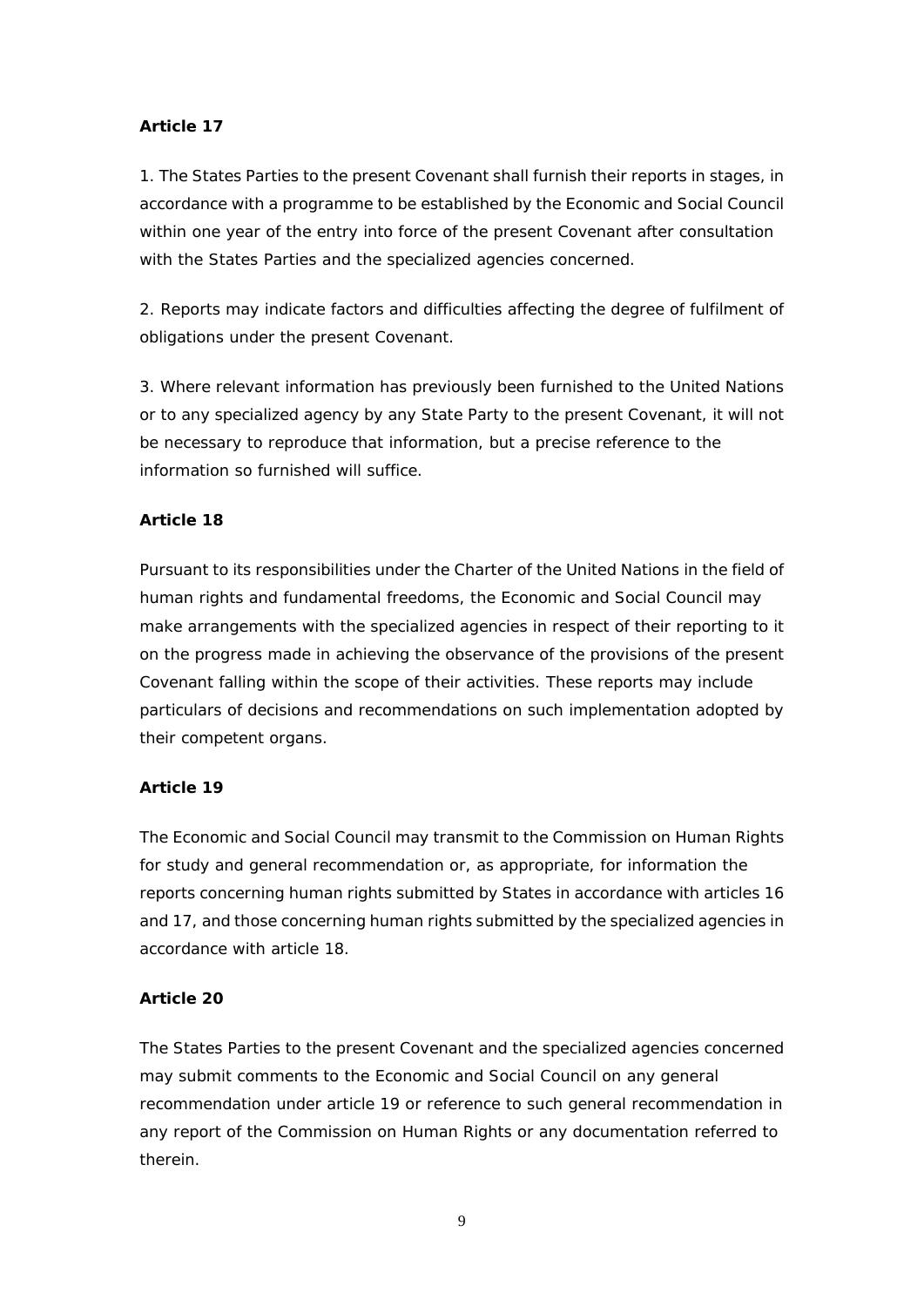The Economic and Social Council may submit from time to time to the General Assembly reports with recommendations of a general nature and a summary of the information received from the States Parties to the present Covenant and the specialized agencies on the measures taken and the progress made in achieving general observance of the rights recognized in the present Covenant.

# *Article 22*

The Economic and Social Council may bring to the attention of other organs of the United Nations, their subsidiary organs and specialized agencies concerned with furnishing technical assistance any matters arising out of the reports referred to in this part of the present Covenant which may assist such bodies in deciding, each within its field of competence, on the advisability of international measures likely to contribute to the effective progressive implementation of the present Covenant.

# *Article 23*

The States Parties to the present Covenant agree that international action for the achievement of the rights recognized in the present Covenant includes such methods as the conclusion of conventions, the adoption of recommendations, the furnishing of technical assistance and the holding of regional meetings and technical meetings for the purpose of consultation and study organized in conjunction with the Governments concerned.

# *Article 24*

Nothing in the present Covenant shall be interpreted as impairing the provisions of the Charter of the United Nations and of the constitutions of the specialized agencies which define the respective responsibilities of the various organs of the United Nations and of the specialized agencies in regard to the matters dealt with in the present Covenant.

## *Article 25*

Nothing in the present Covenant shall be interpreted as impairing the inherent right of all peoples to enjoy and utilize fully and freely their natural wealth and resources.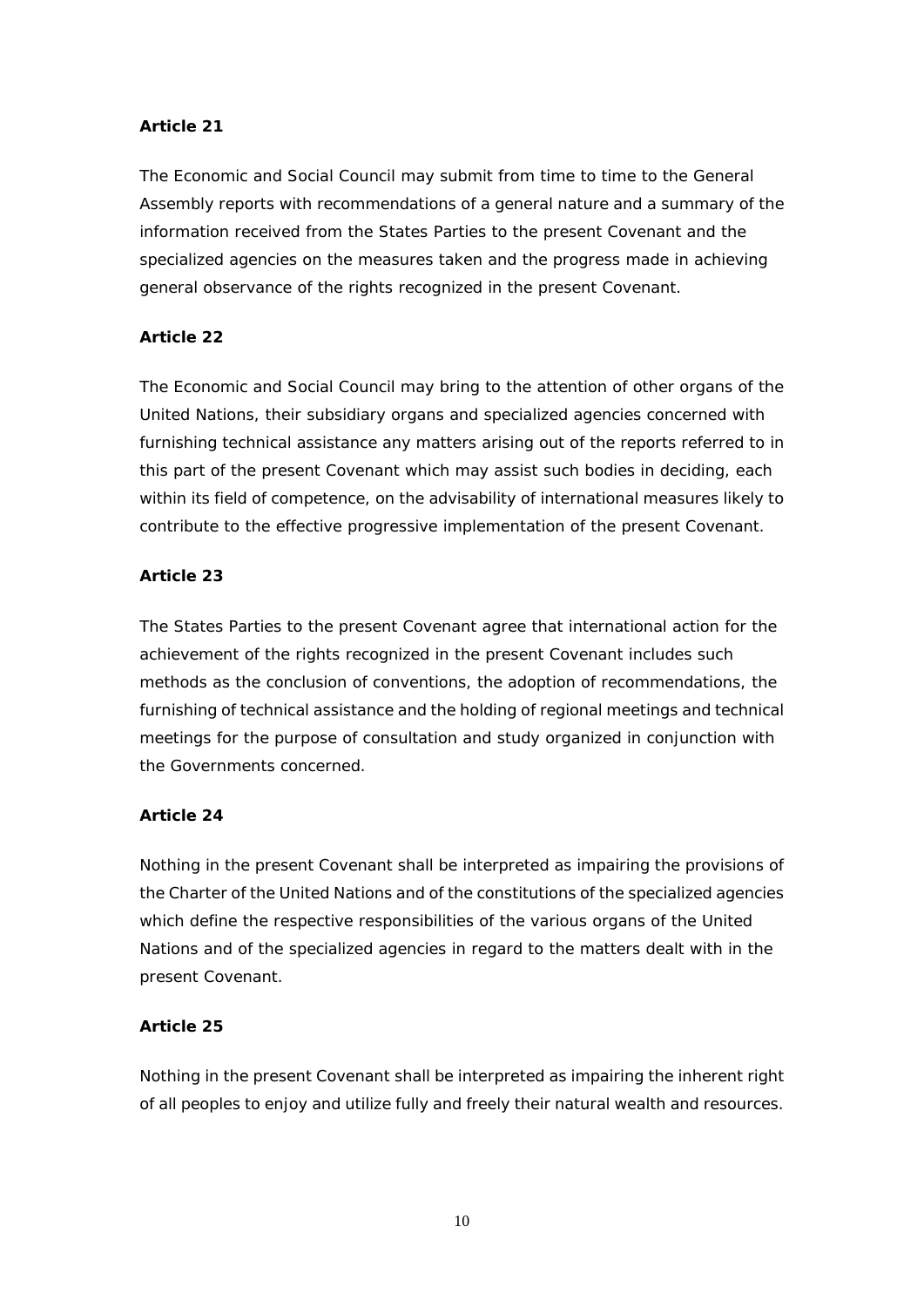## **PART V**

# *Article 26*

1. The present Covenant is open for signature by any State Member of the United Nations or member of any of its specialized agencies, by any State Party to the Statute of the International Court of Justice, and by any other State which has been invited by the General Assembly of the United Nations to become a party to the present Covenant.

2. The present Covenant is subject to ratification. Instruments of ratification shall be deposited with the Secretary-General of the United Nations.

3. The present Covenant shall be open to accession by any State referred to in paragraph 1 of this article.

4. Accession shall be effected by the deposit of an instrument of accession with the Secretary-General of the United Nations.

5. The Secretary-General of the United Nations shall inform all States which have signed the present Covenant or acceded to it of the deposit of each instrument of ratification or accession.

# *Article 27*

1. The present Covenant shall enter into force three months after the date of the deposit with the Secretary-General of the United Nations of the thirty-fifth instrument of ratification or instrument of accession.

2. For each State ratifying the present Covenant or acceding to it after the deposit of the thirty-fifth instrument of ratification or instrument of accession, the present Covenant shall enter into force three months after the date of the deposit of its own instrument of ratification or instrument of accession.

## *Article 28*

The provisions of the present Covenant shall extend to all parts of federal States without any limitations or exceptions.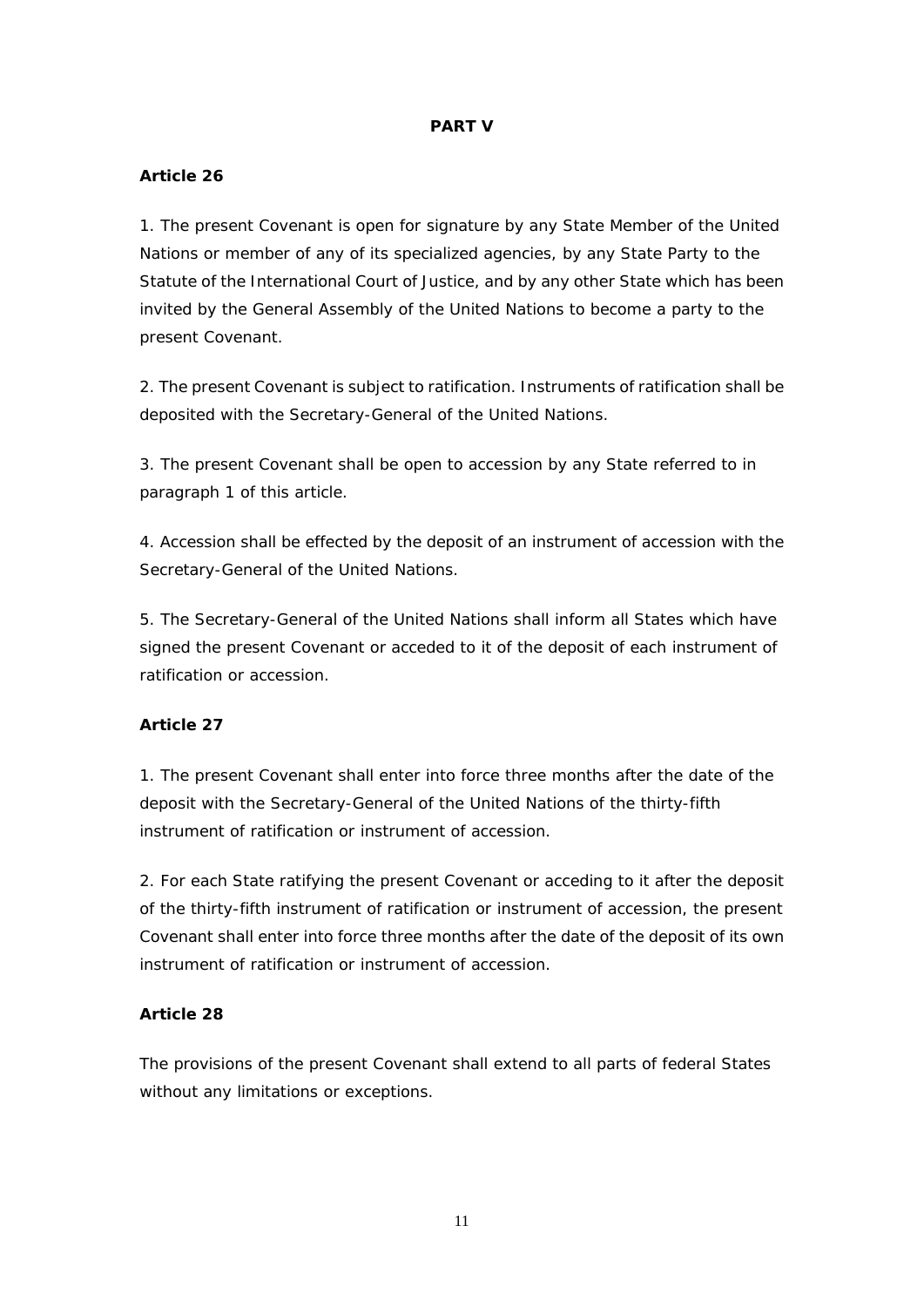1. Any State Party to the present Covenant may propose an amendment and file it with the Secretary-General of the United Nations. The Secretary-General shall thereupon communicate any proposed amendments to the States Parties to the present Covenant with a request that they notify him whether they favour a conference of States Parties for the purpose of considering and voting upon the proposals. In the event that at least one third of the States Parties favours such a conference, the Secretary-General shall convene the conference under the auspices of the United Nations. Any amendment adopted by a majority of the States Parties present and voting at the conference shall be submitted to the General Assembly of the United Nations for approval.

2. Amendments shall come into force when they have been approved by the General Assembly of the United Nations and accepted by a two-thirds majority of the States Parties to the present Covenant in accordance with their respective constitutional processes.

3. When amendments come into force they shall be binding on those States Parties which have accepted them, other States Parties still being bound by the provisions of the present Covenant and any earlier amendment which they have accepted.

#### *Article 30*

Irrespective of the notifications made under article 26, paragraph 5, the Secretary-General of the United Nations shall inform all States referred to in paragraph I of the same article of the following particulars: (a) Signatures, ratifications and accessions under article 26;

(b) The date of the entry into force of the present Covenant under article 27 and the date of the entry into force of any amendments under article 29.

#### *Article 31*

1. The present Covenant, of which the Chinese, English, French, Russian and Spanish texts are equally authentic, shall be deposited in the archives of the United Nations.

2. The Secretary-General of the United Nations shall transmit certified copies of the present Covenant to all States referred to in article 26.